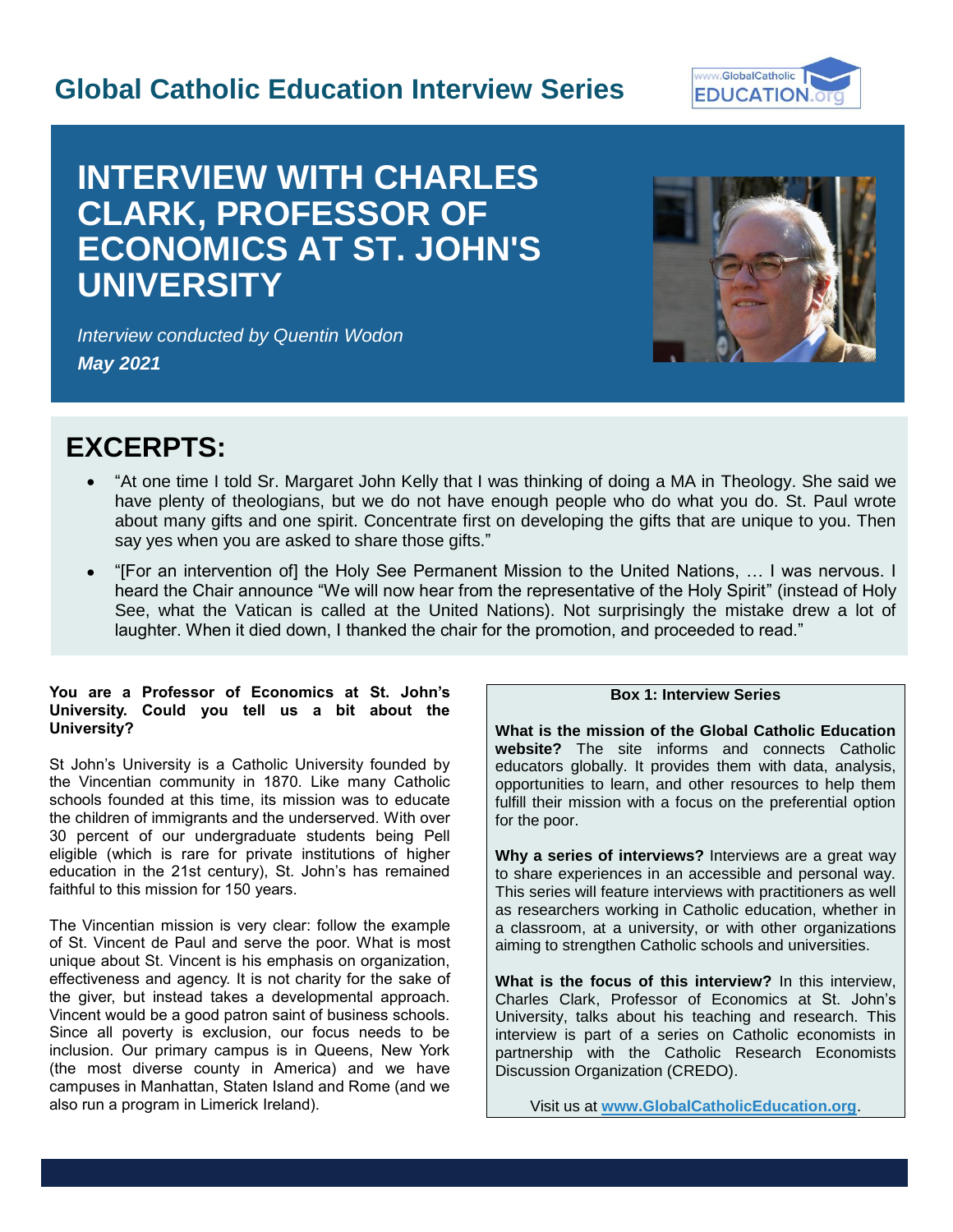ė

When I came to St John's (1984) almost all the students were commuters from the New York City area. In the 1990s, St. John's built dorms and now we attract students from all over the country and from abroad (the last time I saw the data we had students from over 100 countries). I had a student from East Timor a few years ago, a country which is younger than myself.

I teach in the Tobin College of Business. I am currently the Chair of the Department of Economics and Finance and Professor of Economics, Senior Fellow for the Vincentian Center for Church and Society, and Research Fellow for the Center for Global Business Stewardship. I have previously served as Associate Dean for Faculty Affairs. .

#### **What is your main area of research and what do you teach? Why did you choose these fields within economics?**

In 1979/80, I was an undergraduate student at Fordham University preparing for law school when one of my professors talked me into attending a guest lecture by John Kenneth Galbraith. Ten minutes into the lecture I decided I was going to become an economist. If not for Galbraith's legendary wit I would be a practicing lawyer. Scary how close we come to disasters! For a short while at Fordham my goal was to double major in Philosophy and Theology (I told one of my Jesuit instructors I had a double major in Philosophy and Unemployment, and he responded that I could not do such a double major because unemployment was a prerequisite for the philosophy major). I switched to economics because it was recommended for anyone interested in taking the LSATs and because the philosophers I found most interesting were discussing economic issues (Rawls' Theory of Justice was all the rage at the time).

After hearing Galbraith, I purchased a copy of *The Affluent Society* at Penn Station Book Shop and read it straight through that night. I read all the Galbraith's books I could find at used books shops and eventually picked up and read Robert Heilbroner's *The Worldly Philosophers*, which is an introduction to the history of economic thought. After Fordham, I did an MA and PhD at the New School for Social Research, writing my dissertation under Heilbroner's supervision on the influence of natural law philosophy on economic theory. (My dissertation has no reference to Aquinas or the classical Natural Law tradition, and only looked at what might be called the Protestant Natural Law tradition).

I chose the history to economics as my main field because I feel it is the best way to understand how economists think. Economists who do not understand the history of their discipline may master techniques, but they may not creatively think about economic issues, for they may lack the ability to understand the importance of historical and social context in social life. Luckily for me, the history of economic thought is also the best preparation for anyone who is interested in a dialogue between Catholic social thought (CST) and economics because the history of economics is also a history of philosophy, and a deep understanding of philosophy is needed for a meaningful appreciation of CST.

At the beginning of my career, my research was in the field of the history of economics, but in the mid-1990s I started to do a lot of applied economics work: on the Irish Economy; on alternative social welfare policies; on alternative ways to measure progress and on CST and the economy. My main teaching responsibilities have been the History of Economic Thought, Economic History, and Industrial Economics for the MBA program and Economic Development.

#### **You have published on CST and are integrating this in your teaching. Which part of your work do you believe has had the most impact and why? Which parts may have had less impact, and again why?**

All social theory starts with three questions (what Joseph Schumpeter called the "vision"): what it means to be human (philosophical anthropology)?; what is society?; And what is the good humans pursue? How these three questions are answered greatly determines how an economic theory is going to explain economic activity as well as the policies it will recommend. In many of my classes I usually present a range of theoretical approaches (based on different visions) and often use CST, which has very specific answers to these questions, to offer a contrast (students may find then links to some of their Theology courses). Especially in Freshman courses, I have always tried to show connections between what we do in an economics class with what our students study in their required philosophy and theology classes.

Furthermore, all economics is based on values and value judgements. CST offers a value perspective based on the inherent dignity of each person. I contrast that with the utilitarian and Kantian perspectives they get in the required Philosophy of the Human Person course. As CST is not an alternative economic theory, and does not have a set economic policy agenda, it allows for a discussion disconnected from existing policies or ideologies. However, it is not neutral, and students often have strong feelings (pro and con) about the Catholic Church. I teach economic development in an MA program which is explicitly based on CST and I use a lot of Catholic Relief Services material to help connect theory and practice.

CST has many similarities with the Capabilities Approach developed by Sen and Nussbaum which is the foundation of the Sustainable Development Goals agenda at the United Nations. For the past decade, UN reports and speeches have increasingly adopted the language and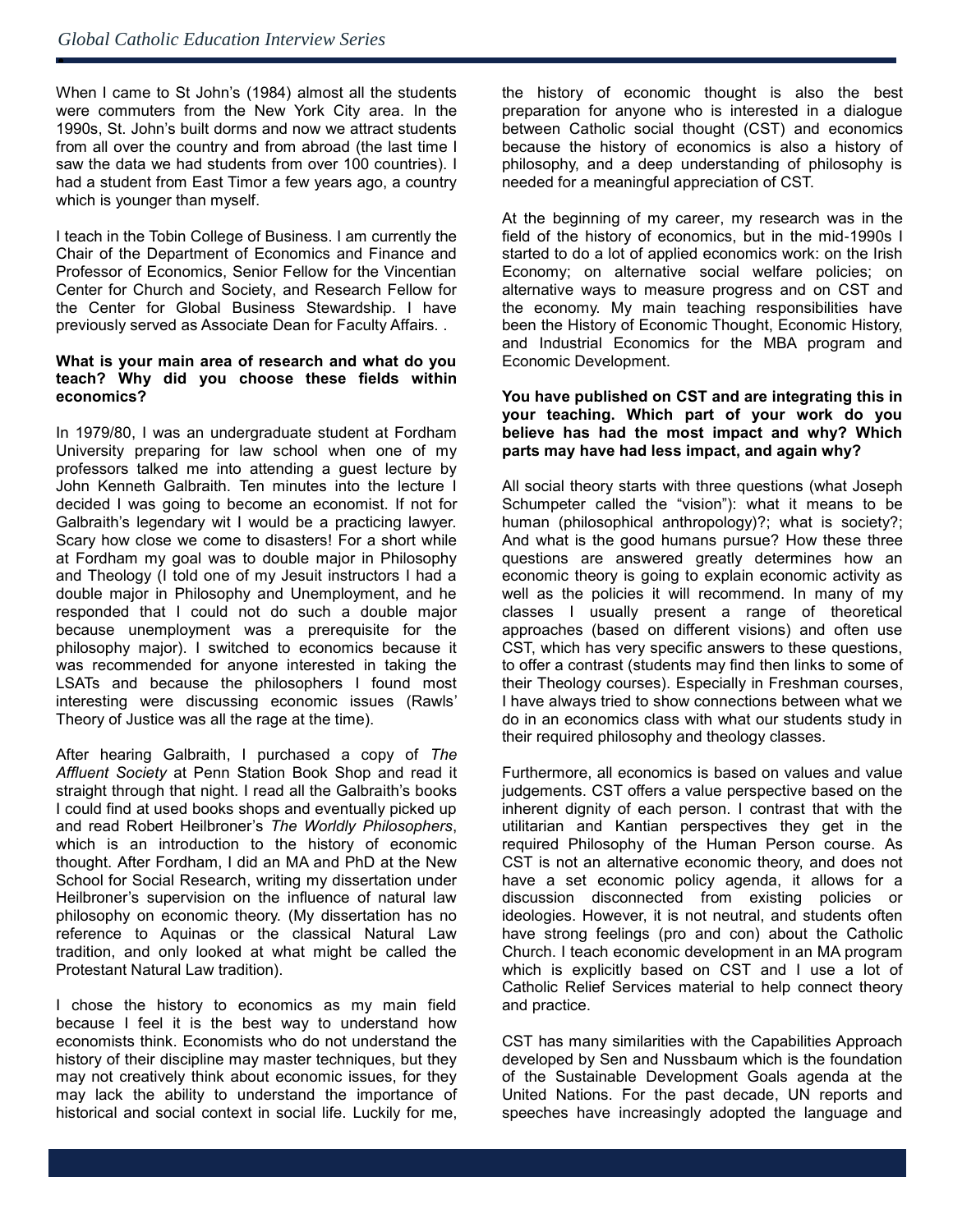sometimes even the meaning of CST. We see this with the adoption of multidimensional poverty index and integral human development as the goal rather than just increasing GDP.

I do not bring CST into my Industrial Economics class which is a project based/applied course for the MBA program. Both my undergraduate courses and the MA in development are part of larger programs that I can draw connections with to bring CST into the dialogue. The MBA program does not have such connections.

#### **You have advised US Bishops and worked for the Holy See at the UN. How do you personally assess those activities? What has worked best, and what may not have worked as well from your point of view?**

I started working for the Institutional Catholic Church with the Vincentian Center for Church and Society at St John's and the Justice Commission of the Conference of Religious of Ireland in the 1990s, working on social policy and poverty policy issues. I provided expert economic analysis and analyzed official government reports. In Ireland there seemed to be a great reluctance from the native academic economists to engage in policy issues, so I got asked to look at a wide range of issues. When the Holy See Permanent Mission to the United Nations had to down-size their staff for budget reasons, the Vincentian Center, under Sr. Margaret John Kelly's leadership, offered St John's professors with expertise in the various issues they needed help with.

Since the mid-2000s I have been covering economic and social policy issues as well as the Statistical Commission at the United Nations. Mostly I attend meetings, write reports, and draft interventions. Occasionally I have been requested to attend individual meetings. (When France was preparing for the 2011 G7 meeting they were hosting, they asked to meet with the Mission to discuss how to enter in a dialogue with the Islamic world, specifically on Islamic banking. I was asked to attend the meeting, and I gave them a history of usury and how the West agreed with the Islamic perspective back in the Middle Ages, and after the financial crisis of 2008 it might be useful to look again at the Christian and Islamic critique of Usury).

Occasionally I have also been asked to be a delegate to a special meeting (such as for the High-Level Meetings on the Financial Crisis in 2009) and on two occasions I was asked to speak on behalf of the Mission.

The Holy See plays an important role behind the scenes and it presents a consistent voice for the poor. During the build-up to the Sustainable Development Goals the Holy See was (among other groups) a consistent voice for keeping poverty alleviation as a central focus, which was being pushed down the list of priorities by the rising concern over climate change. Even before Pope Francis'

leadership, the Holy See consistently argued that poverty and the destruction of the environment are connected and not separate issues.

I was on the International Justice and Peace Committee of the United States Conference of Catholic Bishops (USCCB) for 3 years. My role was mostly to answer economic questions, most often on the free trade agreements then being discussed. The committee would get high level briefings from government officials, NGOs, and Catholic groups around the world so that they would get official government arguments as well as hear from Church workers to get a boots-on-the-ground perspective. Meetings would start with a discussion of an Ebola outbreak, with each successive topic being more depressing than the one before so that when we broke for Mass you really felt the need for prayer. I have also done some work with CRS (my favorite USA-based Catholic group) and a few other Catholic NGOs over the years.

#### **Is being a Catholic economist easy or hard, and why is that?**

In many ways I was lucky in that I was already tenured before I came across CST and began engaging its ramifications for understanding the economy at an academic level. It was also fortunate that I was at a Catholic university which still maintained its Catholic mission. So I have never worried about job security. But I think young academics often worry too much about being outside the mainstream.

First let's assume that a Catholic economist is one who has fully embraced the basics of the Catholic faith and intellectual tradition. Certainly this will make being an economist more challenging because the philosophical anthropology of CST completely rejects the philosophical anthropology of many versions of economics, especially mainstream neoclassical economic theory and Austrian economics (which for some reason has become popular among conservative Catholics). Catholics can never accept the premise that people do and should only act in their own material self-interest.

However, even Adam Smith would reject the narrow perspective of neoclassical economics (just read his *Theory of Moral Sentiments*). Yes people often do try to act in their own self-interest, and some even disregard how their actions will negatively affect others and Catholics have a word for this – Sin. We are all sinners, so we shouldn't be surprised by this. The Church is a hospital for sinners. But the extreme selfishness that neoclassical theory requires for some consistency is only found in sociopaths. When Adam Smith wrote about selfinterest, he is close to what we would call prudence. He completely rejected actions that achieved material gain at someone else's expense.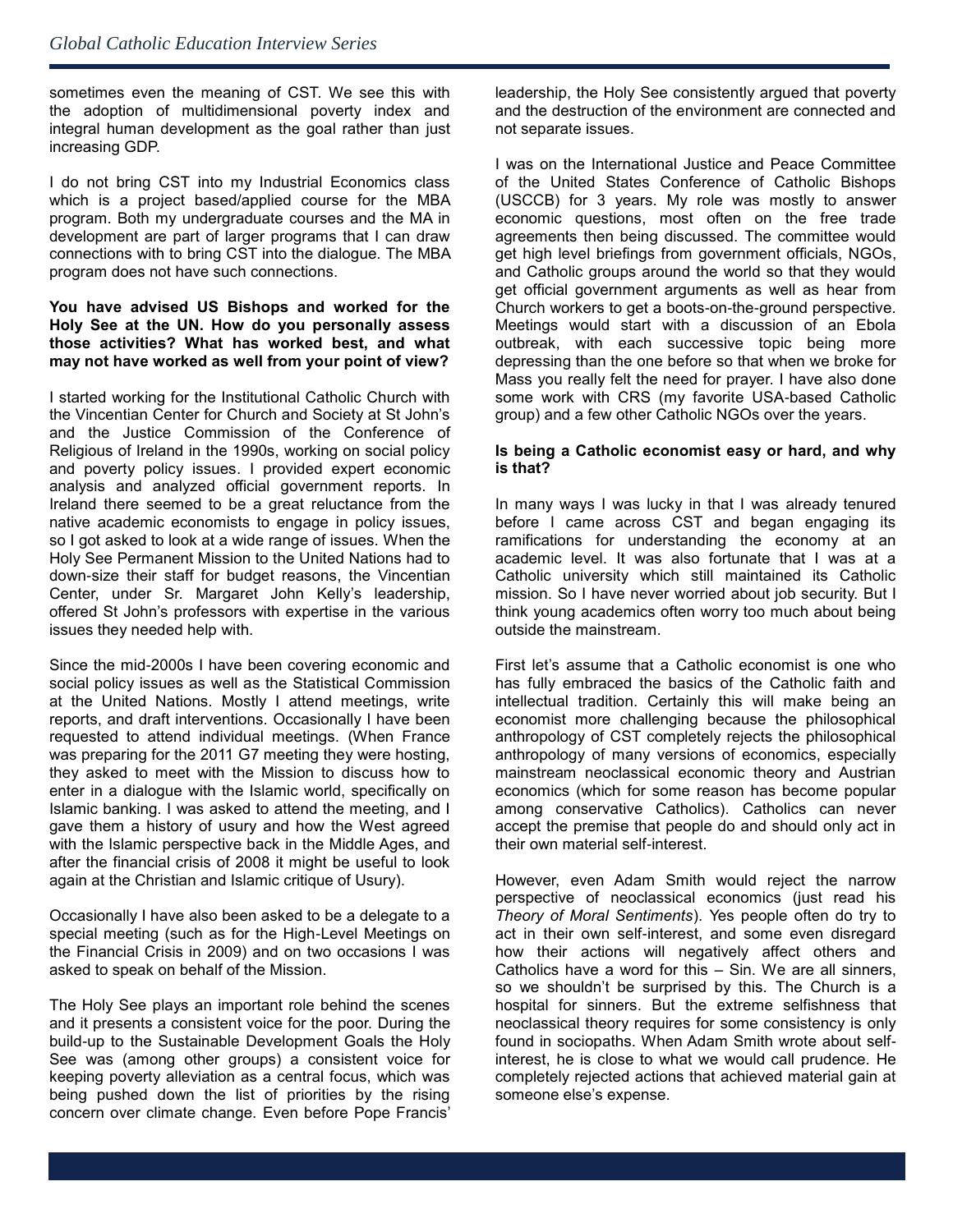ė

Furthermore, a Catholic understanding of the human person emphasizes our social nature, and thus rejects methodological individualism as the best way to understand human actions. Historical and social context are critically important to understand social actions, yet neoclassical economics requires the exclusion of social and historical context. The Catholic economist is going to be an outsider. They will not fit neatly on the left or the right. They should openly engage both the left and right. I do not think you can understand John Paul II without a very good working knowledge of Marx's philosophy and economics, and the openness to learn from Marx as John Paul II did. John Paul II is critically important for understanding CST. Similarly, to fully engage Francis you need to engage liberation theology. CST is inherently dialogical, and to understand it you have to engage both sides of the dialogue.

Also, to be a Catholic economist means that you do not have to solve every problem and answer every question. Economics is not the height of human understanding. Theology and philosophy are the higher levels of understanding. Economists need to learn their place and not try and redo theology as if it were a general equilibrium theory. However, they will do more interesting research, as economics becomes much more interesting when it is about real people and institutions and less about mathematical modeling and linear regressions on numbers you have no real idea how they were generated.

#### **What is your advice for graduates who may be Catholic or have an affinity with Catholic values and are contemplating doing a PhD?**

First, get the best training you can get. You do not need to do a dissertation in CST and economics to enter this space. But you do need to study the history of economic thought and philosophy. You cannot be effective or useful if you work for a Catholic organization if your economics education is at a PhD level and your theology education ended with confirmation. Too often I come across economists using their economics education to make theological pronouncements. My favorite (which I have heard more than once) is *"Sin exists because God faced scarcity"*. Creating the universe out of nothing seems to me the opposite of scarcity. You don't have to get a graduate degree in Theology, but you should study what graduate students in good theology departments study. I was very lucky in that my oldest daughter did a double major in theology and philosophy at Fordham and then a PhD in Theology at Boston College while I was entering this area of research, so I would often buy two copies of the books assigned for her classes so I could keep up.

I would recommend using your skills as an economist to work for Catholic organizations. There is a great need for this expertise, and NGOs rarely can afford to hire consultants, yet they are fighting agencies that have

armies of such experts. Having reports written by someone with a Ph.D. after their name helps, as does having professors representing them or testifying on their behalf. At one time I told Sr. Margaret John Kelly, who ran the Vincentian Center as I mentioned it earlier, that I was thinking of doing a MA in Theology as I was finding it more interesting that economics. She said we have plenty of theologians, but we do not have enough people who do what you do. St. Paul wrote about many gifts and one spirit. Concentrate first on developing the gifts that are unique to you. Then say yes when you are asked to share those gifts.

#### **Could you share how you ended up in your current position, what was your personal journey?**

I was an adjunct at St. John's for a year and when someone quit a week before the Fall semester, I was offered a full-time position as Instructor (I was still taking classes in my PhD program). I had good success publishing as a graduate student (5 refereed articles) which led to going up for tenure within 2 years of defending my dissertation and further publishing success led to promotion to full professor at 36. I spent a year as Visiting Professor at University College Cork in Ireland and while there started doing some research for Fr. Sean Healy and Sr. Brigid Reynolds of the Conference of Religious of Ireland. This led to me becoming an economist working for the Church.

While I was in Ireland, Sr. Margaret John Kelly started the Vincentian Center for Church and Society at St. John's, so that when I came back from Ireland there was a group working on how to better promote the Catholic mission of St. John's. My first exposure to CST was reading *Economic Justice for All* and going to some parish workshops on it with my mother. Pat Primeaux from the Theology Department gave a talk to the economics department where he defended arguments economists were making against EJA and I defended the Bishops positions, which confused the audience (Pat and I soon .<br>became great friends, disagreeing on economics but agreeing on the greatness of French Gothic Architecture).

My work on CST as an academic really starts when Dean Charles Kronke (who was Protestant) asked me to represent the business school at a meeting on CST and management education at Loyola Marymount University in Los Angeles. He said it would be a good career move (which I thought was nuts, but he was right as it had a profound impact). I remember the presentations by Michael Naughton and Ernest Petrucci and conversations on philosophical anthropology and human dignity and I committed to writing a paper on the implications of CST to understanding the economy. Some 40 + publications later I am still trying to work this out.